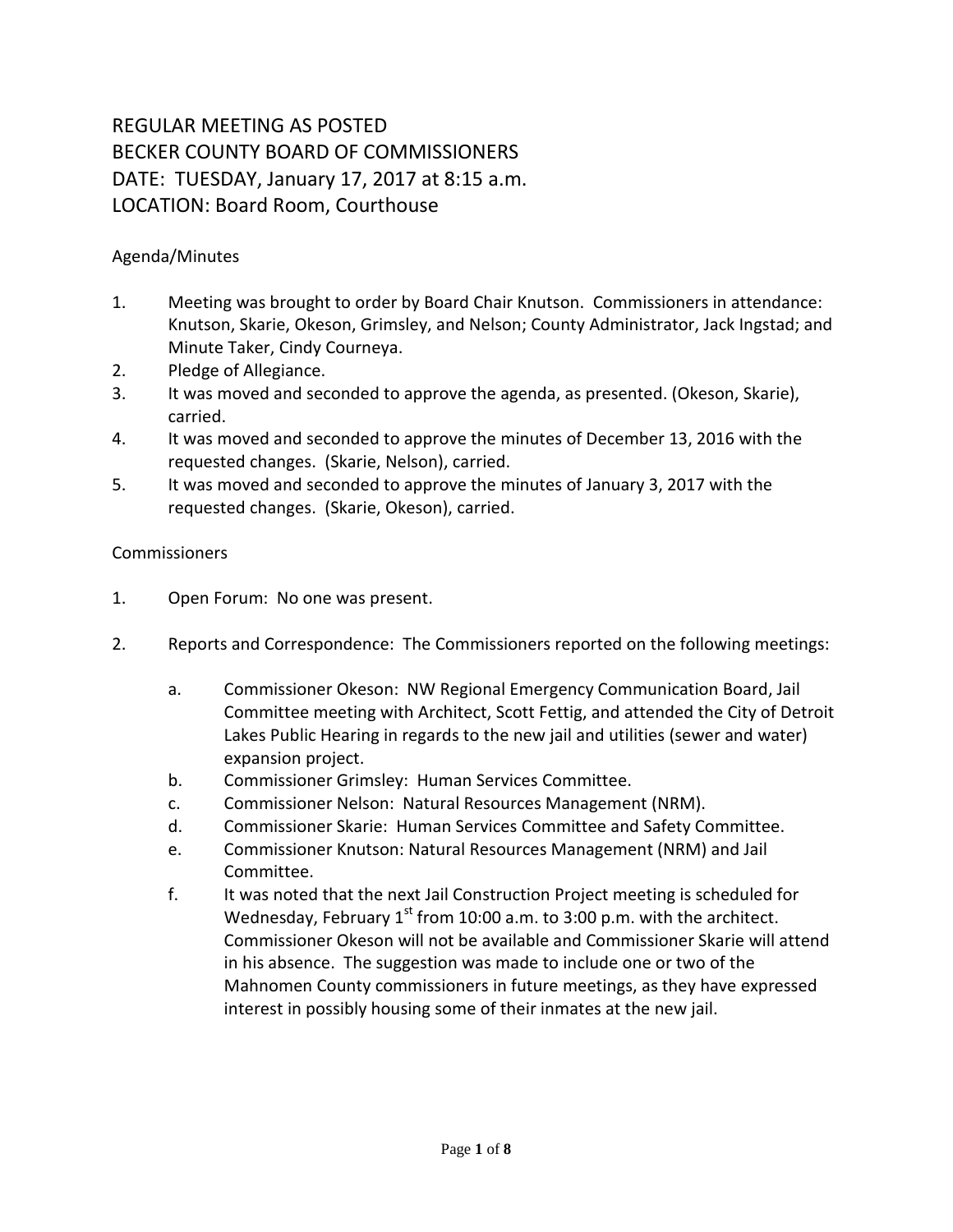- 3. Appointments:
	- a. It was moved and seconded to reappoint Steve Midthune as Lay Member of the Lakeland Mental Health Board, to serve another three-year term, effective February 27, 2017. (Skarie, Nelson), carried.
	- b. It was moved and seconded to reappoint David Blomseth to the Planning Commission, to serve another three-year term, representing District 4. (Skarie, Okeson), carried.
	- c. It was moved and seconded to reappoint Jim Kovala to the Planning Commission, to serve another three-year term, representing District 1. (Knutson, Nelson), carried.
	- d. It was moved and seconded to reappoint Jeff Moritz to the Planning Commission, to serve another three-year term, representing District 5. (Nelson, Skarie), carried.
- 4. It was moved and seconded to approve the 2017 Committee List, as presented. (Okeson, Nelson), carried.
- 5. It was moved and seconded to approve the CHIPS Contracts with Attorney, Timothy Dodd, and Attorney, Matthew Jorud, effective January 1, 2017 through December 31, 2018, at the rate of \$1,600 per month, and with an option to extend the contract for one year at the end of 2018; and to authorize the Board Chair to execute said contracts. (Grimsley, Skarie), carried.

Finance Committee Minutes: Mary Hendrickson presented:

- 1. It was moved and seconded to approve the Regular Claims, Auditor Warrants, and Over 90-Day Claims, as presented:
	- a. Auditor's Warrants (Tuesday Bills):
		- i. 01/10/2017 in the amount of \$216,628.44;
	- b. Over 90-Days:
		- i. MN Counties Computer Coop in the amount of \$3,132.00 (invoice just received);
		- ii. Teiken Road Maintenance in the amount of \$14,192.50 (invoice just received).

Auditor-Treasurer: Mary Hendrickson presented:

- 1. Licenses and Permits: There were none.
- 2. It was moved and seconded to accept the November 2016 Cash Comparison and Investment Summary, as presented. (Nelson, Okeson), carried.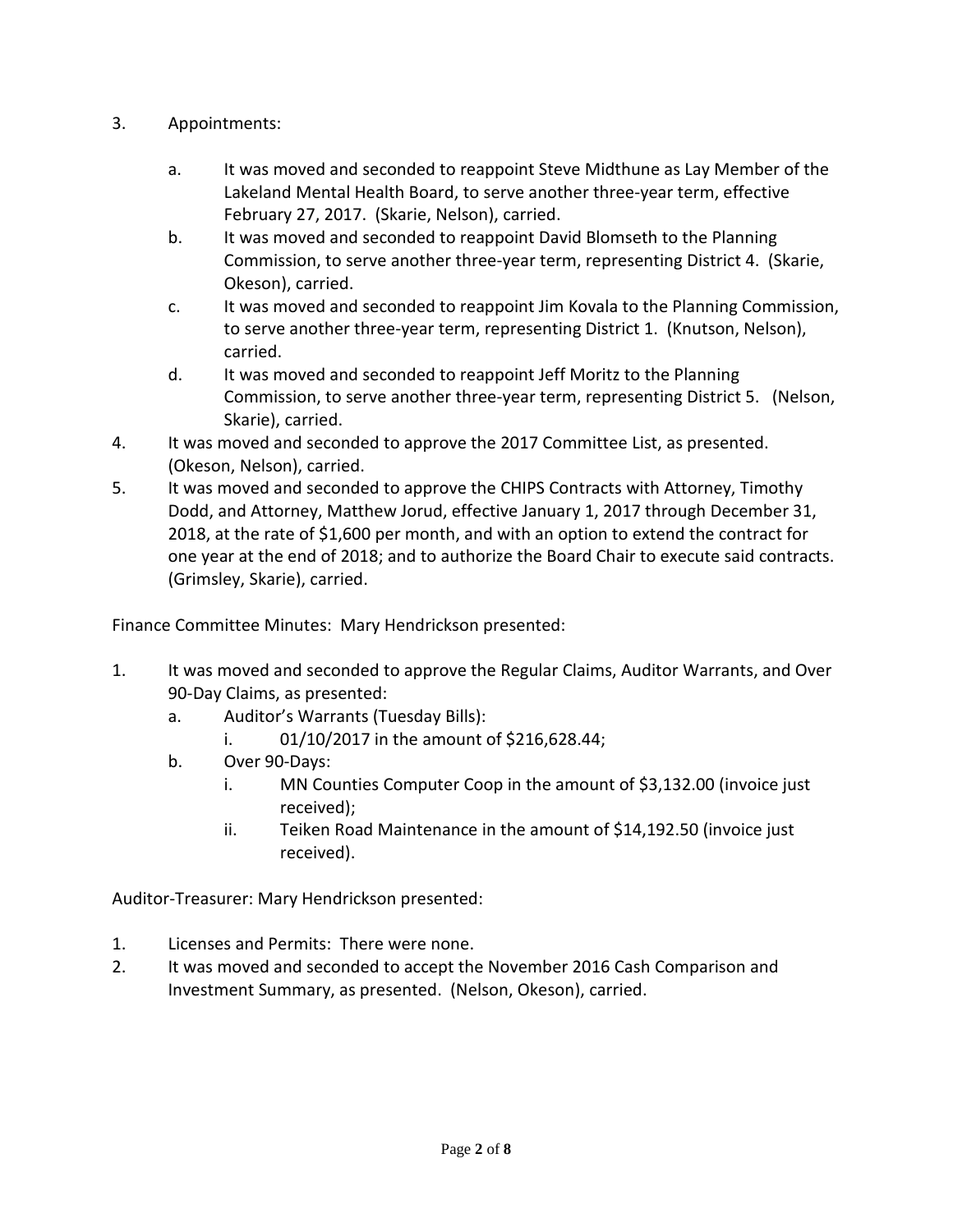Becker County Soil & Water Conservation District (BCSWCD): Peter Mead, Marsha Watland, and Karl Koenig presented:

- 1. Peter Mead and Marsha Watland provided an overview of the 2016 Annual County Ag. Inspection Report and Workplan Summary.
- 2. Peter Mead and Karl Koenig presented an overview of the 2016 Aquatic Invasive Species (AIS) Program Report. Mr. Mead also recited a letter from the MN Department of Natural Resources (MN-DNR) complimenting them on the excellent, detailed report submitted by Becker County. It is noted that if there are any additional expenses incurred due to data requests, that these expenses be charged back to the AIS Program fund.
- 3. It was moved and seconded to approve the 2017 MN Department of Natural Resources (MN-DNR) Delegation Agreement, as presented, for Aquatic Invasive Species (AIS) Prevention and Inspection of Water-related Equipment. (Nelson, Okeson), carried.
- 4. It was moved and seconded to approve Resolution 01-17-2B, to approve the contribution of \$14,500 in matching grant funds from the MN Board of Soil and Water Resources to the Becker County Soil & Water Conservation District, in support of the FY 2017 Local Capacity Services Program. (Nelson, Skarie), carried.
- 5. Peter Mead thanked the Board for their continued support.

Human Services: Denise Warren presented:

- 1. It was moved and seconded to approve the contract renewal with Generations, Inc. for mental health consultative services for children, as part of the requirement of the MIECHV grant. (Grimsley, Skarie), carried. It is noted that this is a one-year contract.
- 2. It was moved and seconded to approve the contract renewal with Stellher Human Services for crisis stabilization services at the Willow Tree, for mobile crisis teams, Children's Respite and the 24/7 crisis line, at a cost of \$258,480, which is covered by State of MN Crisis grant funds. (Skarie, Grimsley), carried. It was noted that there were changes made in the reporting dates and payment schedule, however, no change in the dollar amount.
- 3. It was moved and seconded to approve the Parking Lot Use Agreement, as presented, effective January 1, 2017, by and between DL-BJT, LLP and Becker County, for rent of 30 parking spaces at 714 Lake Avenue, and at a cost of \$375.00 per month for the Human Services Building. (Skarie, Grimsley), carried.
- 4. It was moved and seconded to approve the contract renewal with Sjostrom Homes to provide management of the Becker County Sheltered Workshop, with a change to include a 7.8% increase with no mileage reimbursement. (Grimsley, Skarie), carried.
- 5. It was moved and seconded to accept the renewal of the MN Department of Human Services 2017 Crisis Grant Award for Children's and Adult Mental Health Crisis Services, at an amount not to exceed \$370,000. (Grimsley, Skarie), carried.
- 6. It was moved and seconded to approve the purchase of a new water fountain for the WIC Waiting Room (Main Hallway at Human Services) using U-Care funds, and to accept the low quote once a second quote is obtained. (Grimsley, Skarie), carried.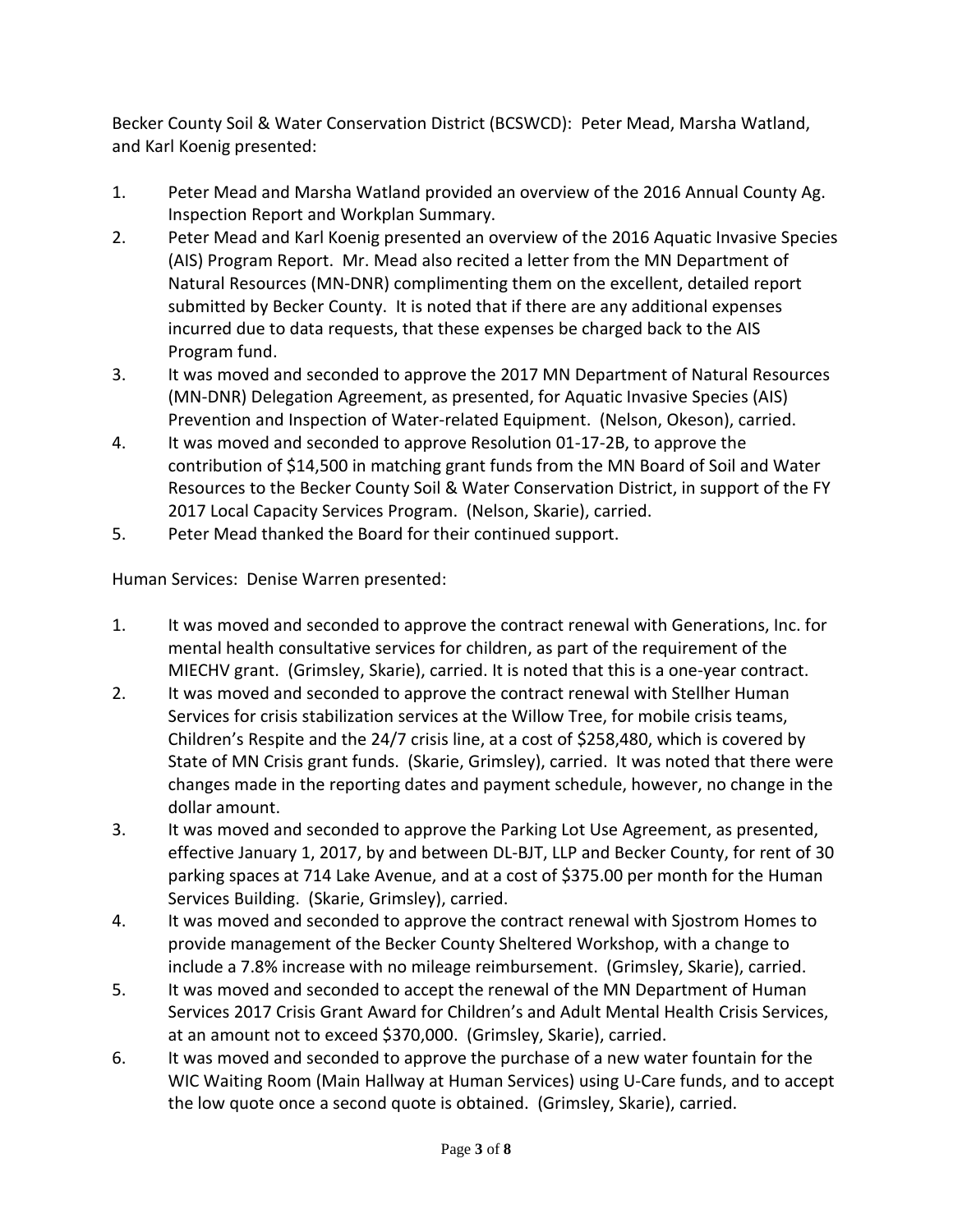- 7. It was moved and seconded to approve the purchase of office furniture for the Mental/Chemical Dependency Supervisor's office and to accept the low quote from Hannaher's in Detroit Lakes, for cubicle parts, at a cost of \$2,187.75. (Grimsley, Skarie), carried.
- 8. It was moved and seconded to approve the Human Services claims for Human Services, Community Health, and Transit, as presented. (Skarie, Grimsley), carried.

Land Use Department - Natural Resources Management (NRM): Dan McLaughlin and Steve Skoog presented:

- 1. It was moved and seconded to approve Resolution 01-17-2A, to hereby set aside thirty percent (30%) of the net proceeds of the tax-forfeited sales fund to be used for timber development on tax forfeited lands and memorial forests and to set aside twentypercent (20%) of the net proceeds of the tax-forfeited sales fund to be used for the acquisition and maintenance of county parks or recreational areas, and with this resolution in effect until rescinded by county board action. (Nelson, Skarie), carried.
- 2. It was noted that the dates for the 2017 Timber Sales Auction have been set for Friday, April 14, 2017 and Friday, October 13, 2017.
- 3. It was moved and seconded to approve the request to secure bids/quotes for the 2017 Site Preparation, 2017 Bud Capping, 2018 Tree Planting, and 2019 Tree Seedlings. (Nelson, Okeson), carried. It was noted that the quotes will be presented to the Board for approval when available.
- 4. It was moved and seconded to award the 2018 Tree Seedling Contract to PRT USA, Inc., Ontario, and to accept their low quote of \$18,490.00. (Nelson, Skarie), carried.
- 5. It was moved and seconded to authorize the sale of the NRM 2005 Dodge Vehicle, via public option, as discussed, and at the discretion of Natural Resources Management. (Nelson, Okeson), carried.
- 6. It was moved and seconded to approve the request from Blane A. Fultz, for a refund on the value of the East portion of Timber Sale Permit #16-07A; to delete 5.8 acres from Timber Sale Project FH-15-217, due to inaccessibility. (Nelson, Grimsley) carried.

Land Use Department – Environmental Services: Steve Skoog presented:

- 1. It was moved and seconded to approve Resolution 01-17-2C, to hereby approve the 2017 recycling dumpster lease rates, as presented on Attachment A. (Skarie, Okeson), carried.
- 2. It was moved and seconded to approve the Solid Waste Collection and Transportation License for Roll-Off Red, LLC (License #16), owned by Joshua Mertens, Frazee, with it noted that all of the Becker County Ordinance requirements have been met. (Grimsley, Okeson), carried.
- 3. Discussion was held in reference to the proposed recycling facility, including the size and scope of the building. It was noted that the County has a \$625,000 Matching State Grant, to help fund a recycling facility and another \$250,000 grant to assist in the purchase of recycling carts to assist with switching to a curbside, residential single-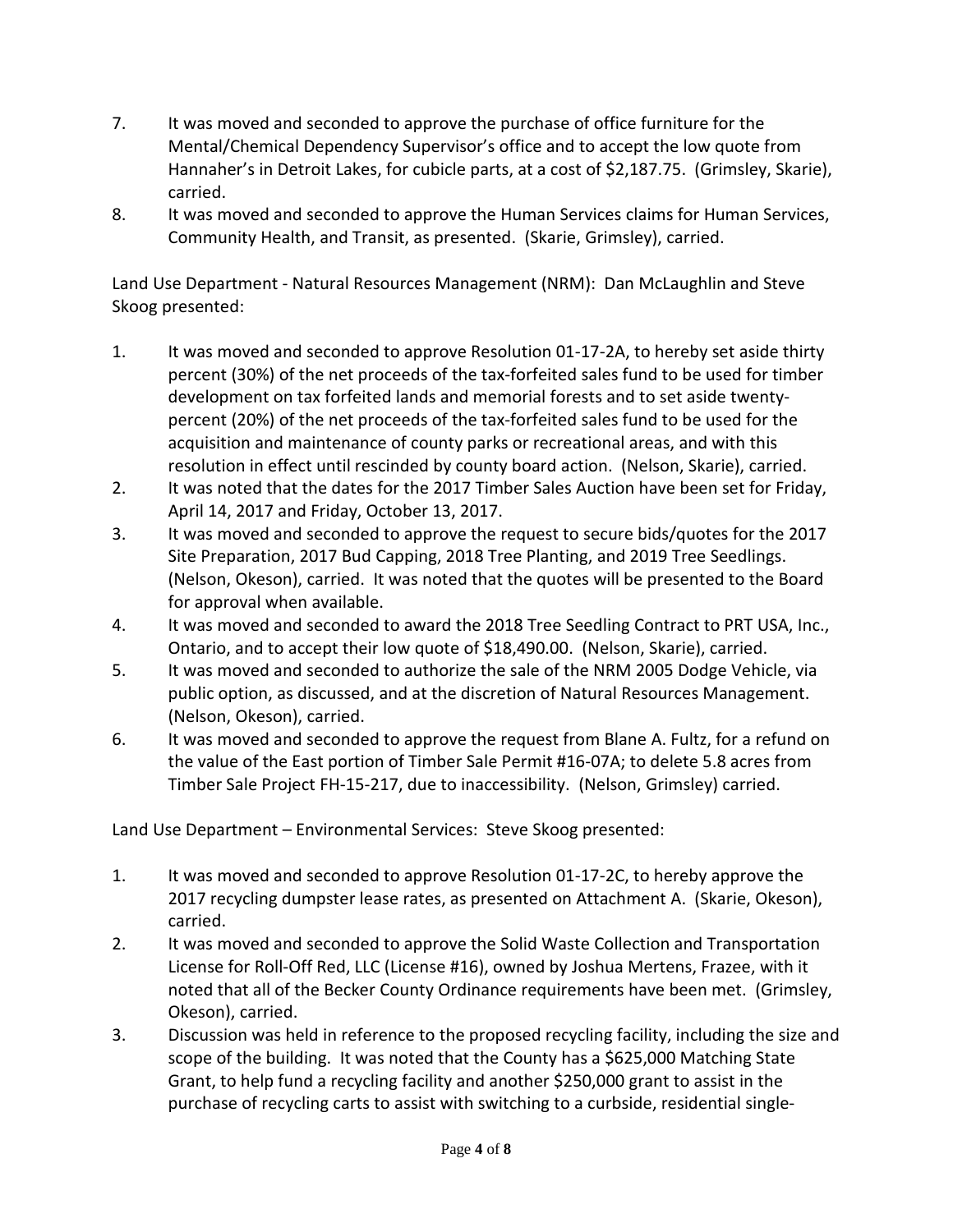stream recycling program. The Cities of Audubon, Detroit Lakes, Frazee, and Lake Park have indicated support for the conversion to a curbside single-stream program in their respective municipalities.

Options were discussed on how to dispose of the products, with the next steps to include meeting with an architect to begin looking at the designing of a building, continuing dialogue with Ottertail County to take our single-stream, if unable to work out another alternative, and explore the concept of Becker County being a regional facility for bulky items.

Land Use Department – Planning and Zoning:

- 1. It was moved and seconded to concur with the Planning Commission (January 10, 2017), to approve the request submitted by Minnkota Power, for a Conditional Use Permit (CUP) to install a substation to improve electrical quality and reliability for residents in Becker and Clay Counties, with the project located at 11155 County Highway No. 8 and with the following findings provided by Minnkota Power:
	- 1. Affect on surrounding property. That the conditional use will not harm the use and enjoyment of other property in the immediate vicinity for the purposes already permitted, norsubstantially diminish or impair property values within the immediate vicinity.

No, anticipate keeping some trees for screening purposes, see site plan for tree areas to remain. Adjacent land owners will not be harmed and will be able to use their land as currently zoned without impact. Will not substantially implact land values.

2. Affect on orderly, consistent development. That establishing the conditional use will not impede the normal, orderly development and improvement of surrounding vacant property for uses predominant in the area.

No affect on orderly development surrounding area is zoned agricultural. Adjacent lands are U.S. Fish and Wildlife, agricultural land, and recreational/hunting land. Closest residence is 2,500 feet to the Northeast and is screened by trees.

- 3. Adequate facilities. That adequate utilities, access roads, drainage and other necessary facilities have been or are being provided. Yes, county road No. 8 is access point and drainage is to the Northeast to roadway ditch. Site does not require sanitary or water. Driveway approach permit will be obtained by County Highway Department after CUP approval.
- 4. Adequate parking. That adequate measures have been or will be taken to provide sufficient off-street parking and loading space to serve the proposed use.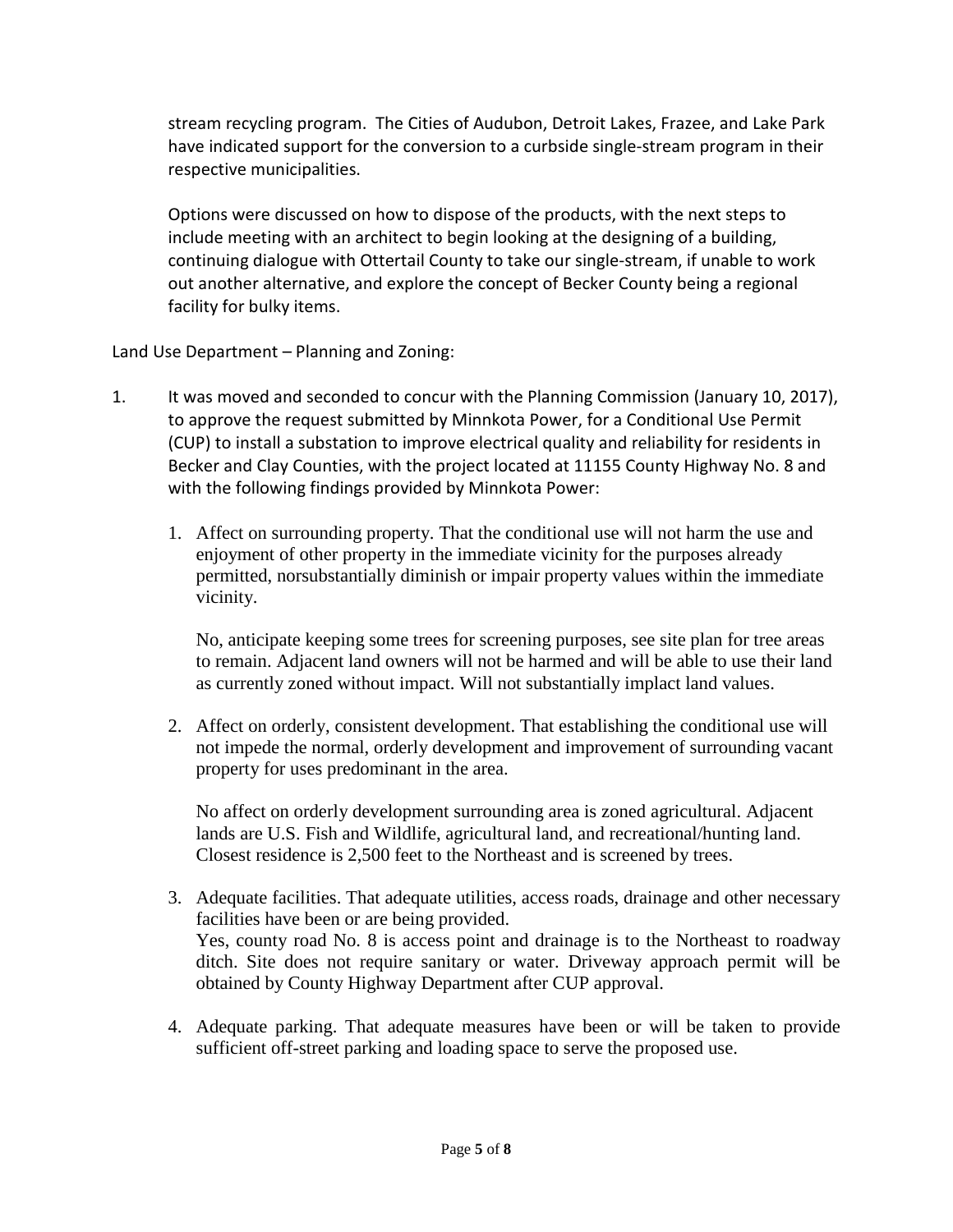Yes, only temporary parking shall be needed after construction for inspections, maintenance, and meter readings. Site normally will not contain any human activity.

5. Not a nuisance. That adequate measures have been or will be taken to prevent or control offensive odor, fumes, dust, noise, and vibration, so none of these will constitute a nuisance, and to control lighted signs and other lights so that no disturbance to neighboring properties will result.

It will not be a nuisance. No odor, dust, or fumes will be created from the substation. Minor noise from electrical substation will be created. Typically noise levels at 200 feet from substation are not noticeable.

- 6. Additional criteria for shoreland areas. In Shoreland areas, it shall be found that adequate measures have been or will be taken to assure that:
	- A. Pollution. Soil erosion or other possible pollution of public waters will be prevented, both during and after construction;

Not Applicable

B. View from public waters. That the visibility of structures and other facilities as viewed from public waters will be limited;

Not Applicable

C. Adequate utilities. That the site is adequate for water supply and on-site sewage treatment;

Not Applicable

D. Watercraft. That the types, uses, and number of watercrafts that the project will generate can safely accommodated.

Not Applicable

(Skarie, Okeson), carried.

2. It was moved and seconded to concur with the Planning Commission (January 10, 2017), to approve the request submitted by Wallace Danielson, for a Conditional Use Permit (CUP) to have a feedlot of over 500 head, with the project located at 28200 County Highway 21, and adopted with the following staff findings:

Staff report for Wallace Danielson:

Wallace Danielson has submitted a Conditional Use Application for a feed lot of over 500 cattle. He plans on having 1,276 head of cattle. Chapter eight section eleven part F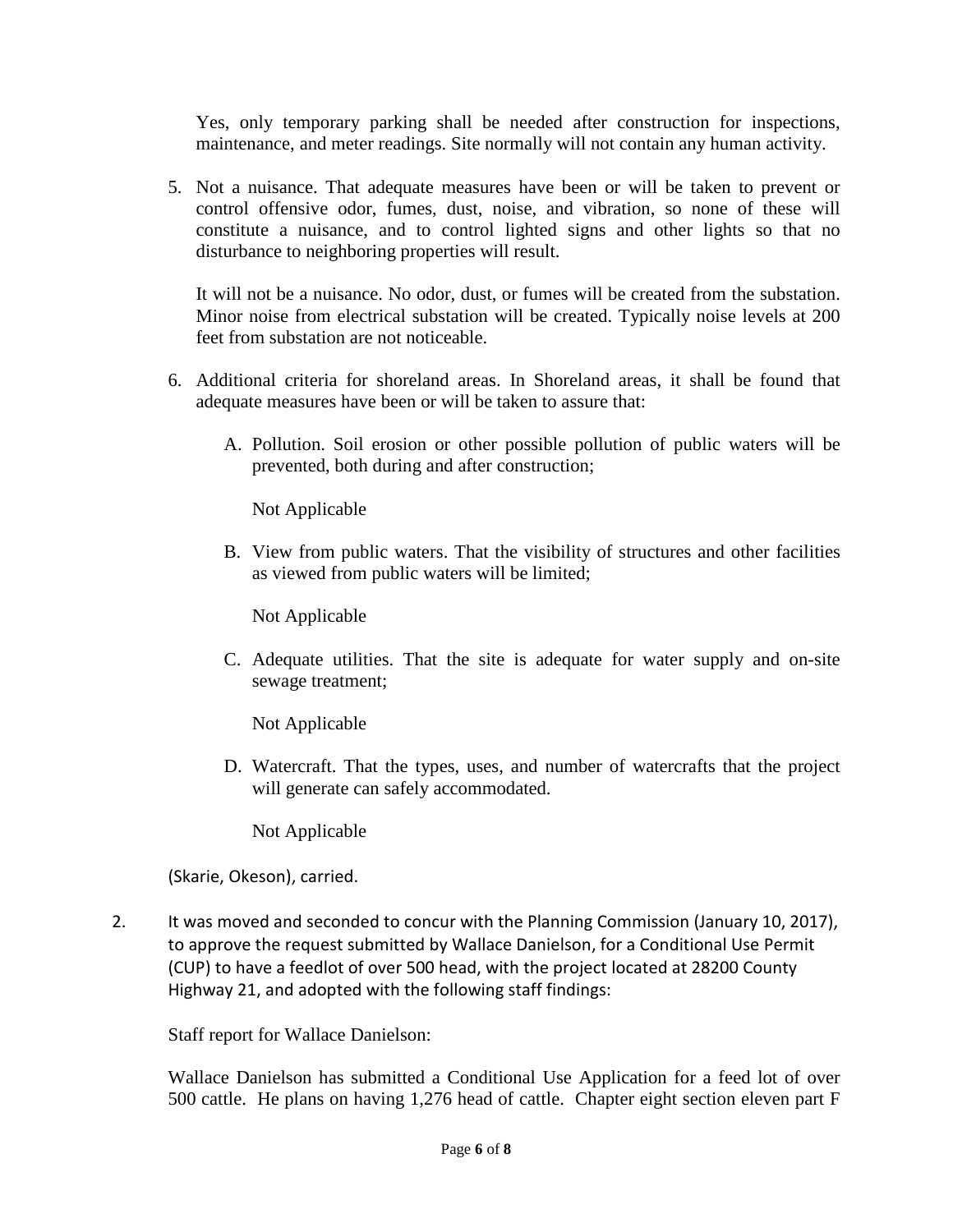of the zoning ordinance outlines six findings and criteria for approving a conditional use. Staff has reviewed the application and makes the following recommendations:

1. Affect on surrounding property. That the conditional use will not harm the use and enjoyment of other property in the immediate vicinity for the purposes already permitted, nor substantially diminish or impair property values within the immediate vicinity.

The properties in the immediate vicinity are farm fields and will be able to continue with uses already permitted. There are already two feedlots in the area and this will just combine the two.

2. Affect on orderly, consistent development. That establishing the conditional use will not impede the normal, orderly development and improvement of surrounding vacant property for uses predominant in the area.

The use prominently in the area is Ag with the exemption of Richwood slightly more than a mile away.

3. Adequate facilities. That adequate utilities, access roads, drainage and other necessary facilities have been or are being provided.

The facilities needed such as road and utilities are already in place and those for drainage will provided per the MPCA permit.

4. Adequate parking. That adequate measures have been or will be taken to provide sufficient off-street parking and loading space to serve the proposed use.

There is already the parking needed.

- 5. Not a nuisance. That adequate measures have been or will be taken to prevent or control offensive odor, fumes, dust, noise and vibration, so none of these will constitute a nuisance, and to control lighted signs and other lights so that no disturbance to neighboring properties will result. The applicant is also applying for an MPCA permit and that permit will cover the nuisances listed above. The property is also located in the middle of farm fields owned by the applicant as well which should minimize the nuisances to any surrounding property.
- 6. Additional criteria for shoreland areas. In Shoreland areas, it shall be found that adequate measures have been or will be taken to assure that:
	- a. Pollution. Soil erosion or other possible pollution of public waters will be prevented, both during and after construction;

NA.